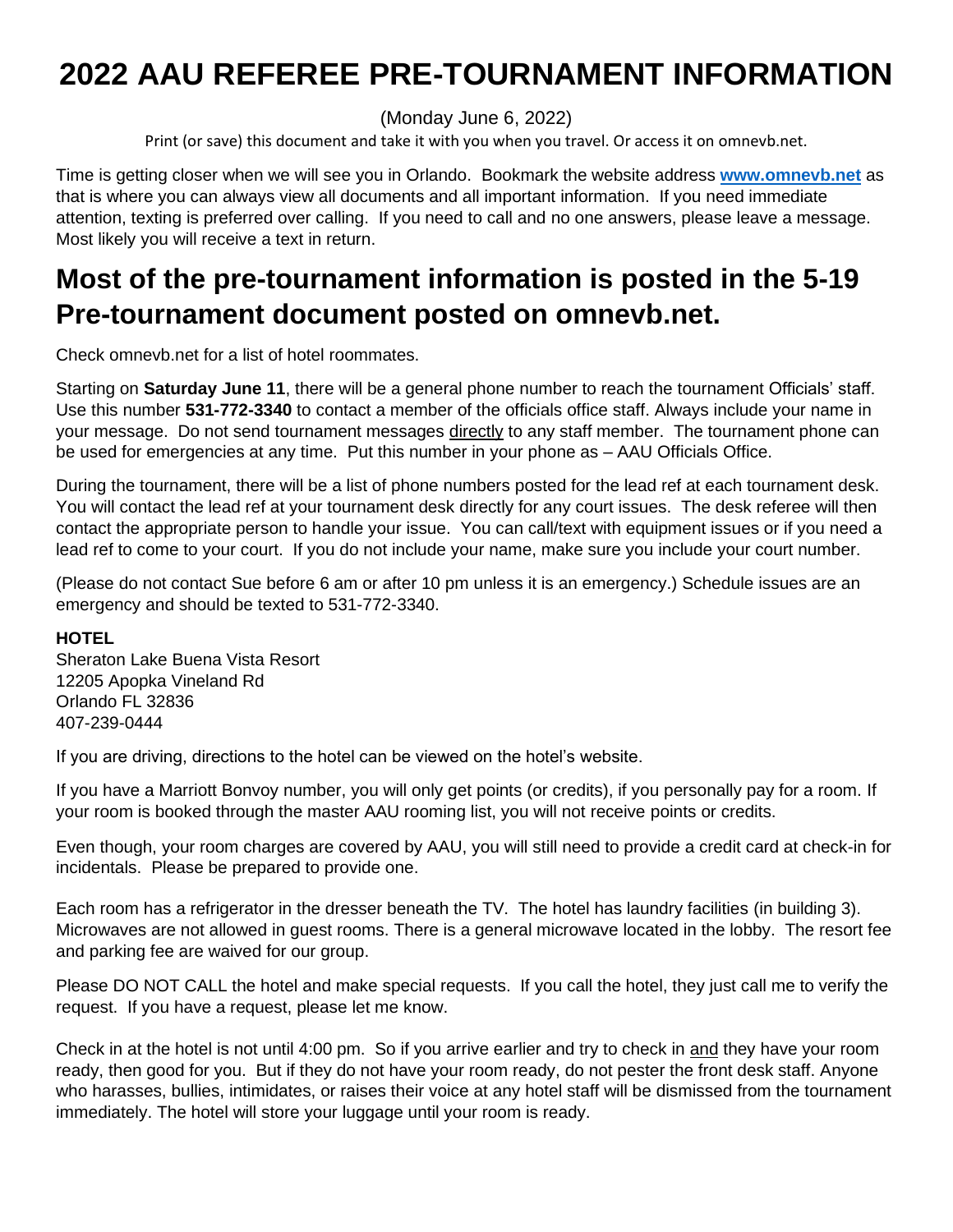\*\*NEW\*\* - if you need to make a reservation for a room in advance of June 14 (or if you need to stay past the last night that is noted for your AAU hotel stay), you need to email Angel Velez ([Angel.Velez@sheratonlbv.com](mailto:Angel.Velez@sheratonlbv.com)as)[\)](mailto:Angel.Velez@sheratonlbv.com)as) as soon as possible to make arrangements. The hotel will do what they can to ensure that you located in the same room for the entire stay, but it cannot be guaranteed. Please 'go with the flow'. Include me as a copy on your email message to Angel, so I can make sure he handles your requests quickly. You can try to call him at 407-550-1028. The rate for the pre and post dates will be at the \$119 plus tax per night.

If you have any questions regarding your hotel stay, please let me know.

#### **OTHER HOTELS**

I am still looking for referees who would be willing to stay at another hotel than the Sheraton. If you choose to stay at another hotel, you MUST have your own transportation. You will be provided with convention center parking passes for the entire time. Please let me know as soon as possible if you would be interested.

Those who have already expressed an interest in staying at another hotel will receive specific information later this week.

#### **OFFICIALS VIK (value in kind)**

At officials check-in, you will receive:

- One Carolina blue AAU polo
- One royal blue AAU jacket
- One AAU t-shirt

You need to supplement the other uniform days by bringing your blue/gray and white certified officials polos. Dig Pink day is optional. If you do not own the certified officials polos, you can always wear a white polo with no markings. I'm not sure about this year, but in the past, you were able to buy Dig Pink shirts at the tournament.

#### **DON'T FORGET TO BRING:**

As you pack for this event, it's wise to bring a few things that you wouldn't normally bring.

- Umbrella (it rains almost every day in Orlando in the summer)
- A small portable cooler (to bring your lunch if you want)
- **Flags**

#### **Line Judge flags are not provided by the tournament, so if you own flags, please bring them. Flags are not required.**

If you have an extra set of flags and can bring them, I'm sure some of our international officials that will be attending would appreciate you lending them a pair. Mark your extra flags with your name and bring them to the officials office. The office staff will sign them in and out.

#### **OFFICIALS REGISTRATION**

In addition to checking into the hotel, all officials need to register as an official on the day prior to the start of the tournament.

**ALL Officials Registration will be at the convention center this year in room N330**. The first day of officials registration will be on Tuesday June 14 from 10:00 am to 7:00 pm. The bus will run from the hotel to the convention center on Tuesday June 14. The bus will leave the hotel at the top of the hour, starting at 10:00 am and will depart from the convention center back to the hotel on the half-hour. The bus will run from 10:00 am to 8:00 pm.

If you experience flight delays and are unable to make it in time for registration, make sure you text the office phone when you arrive in Orlando. Only text if you do not arrive before 7:00 pm.